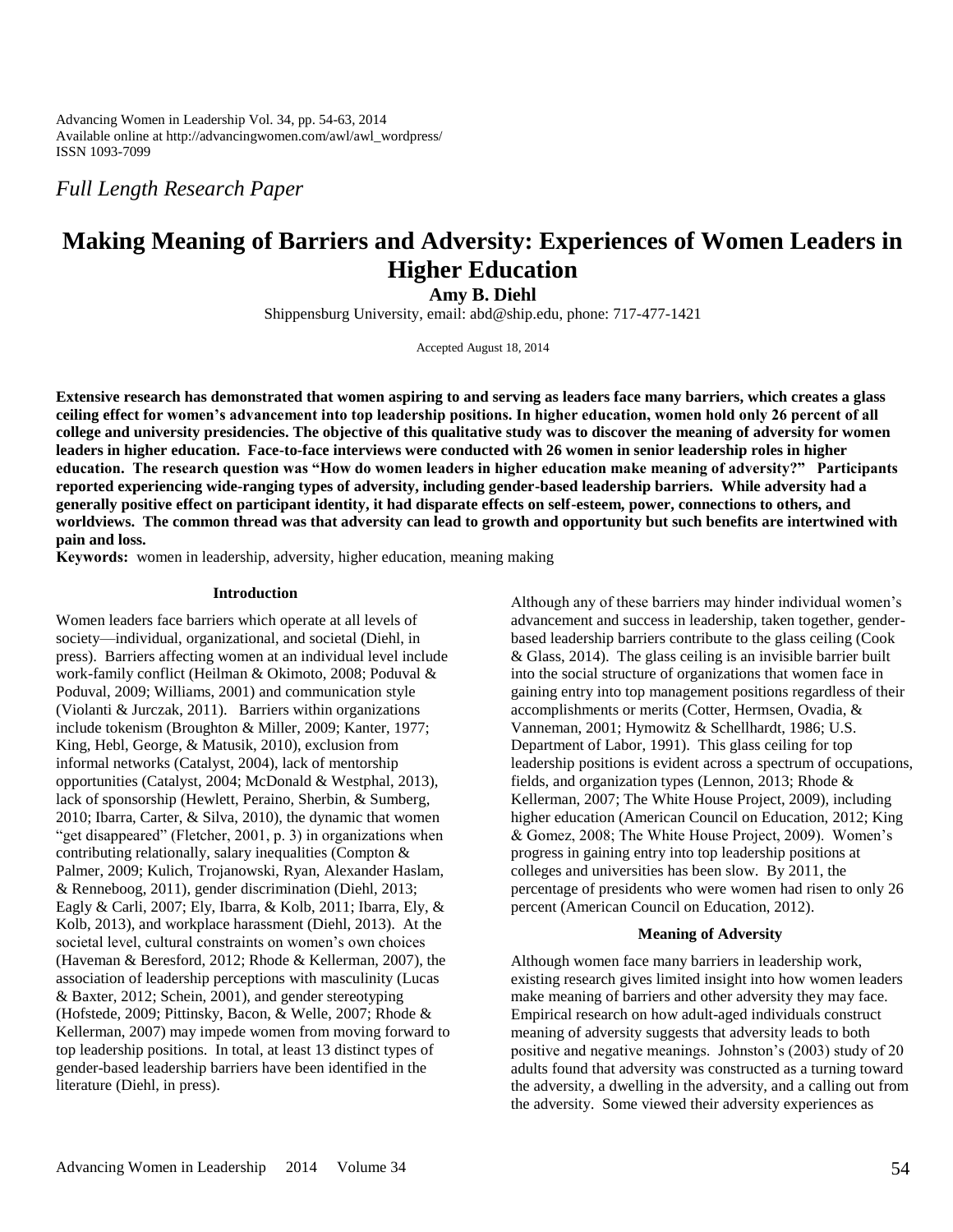permanent, inescapable losses, whereas others found hidden opportunities, new directions, liberation, and deeper meaning in life (Johnston, 2003). McMillen's (1999) meta-analysis of prior studies of individuals who had endured a variety of adversities found that individuals both benefitted from and were harmed by adversity. Several processes seem to account for the reports of benefit: purposeful changes in life structure, changes in the views of others and the world, receipt of support, and the search for meaning in adversity (McMillen, 1999). Seery, Holman, and Silver (2010) conducted a four year longitudinal study and found that individuals with some lifetime history of adversity reported better mental health and well-being than those with a high history of adversity and those with no history of adversity. The researchers concluded that while exposure to adversity typically predicts negative effects on mental health and well-being, adversity may also foster subsequent resilience with advantages to health and well-being (Seery et al., 2010).

Beaty (2001) conducted a qualitative study on the meaning of adversity specific to women leaders, six secondary principals. The principals embraced failure as essential to the learning process and saw adversity experiences as unclear and messy when they were occurring, but in retrospect as purposeful and strengthening to them as individuals. Beaty concluded that leaders who have experienced adversity may make meaning by choosing to deny their experiences or by being defined or redefined by them, bringing about an awareness that was not previously known.

### **Study Objectives**

Given the limited research on the meaning of adversity and the relatively small number of women who have advanced to top leadership in higher education, further insight on the personal implications of adversity and barriers may be gleaned from the stories of women who have attained such positions. This goal of this study is to examine how women leaders in higher education make meaning of adversity. This article begins to shed light on this question through an in-depth qualitative study of women in senior leadership positions in higher education in order to better illuminate the little understood perceptions of adversity, including implications for their lives and interaction with others.

#### **Data and Methods**

To find out how women in influential leadership positions in higher education make meaning of adversity, barriers, and obstacles, I conducted face-to-face interviews with 26 women presidents, provosts, and vice presidents from a variety of Mid-Atlantic institutions in the United States. These women ranged in age from 39 to 79 and had worked in higher education administration anywhere from 1 year to 36 years, with an average of 20 years. All participants but one (a retired president) were active in their positions at the time of the interview. I employed maximum variation sampling to capture central themes of adversity which cut across a great deal of

variation amongst participants. Participants varied in their leadership roles (president, external affairs, academic affairs, financial/administrative, information technology, student affairs, executive vice president); personal characteristics (age, race/ethnicity, marital status, parental status, education, professional experience); and higher education institution type (associate's, baccalaureate, master's, doctoral-granting), size (small, medium, large), control (public, private not-for-profit, private for-profit), and setting (city, suburb, town, rural) (see Diehl, 2013, for detailed sample description).

The research question was: "How do women leaders in higher education make meaning of adversity?" Anticipating that women may not use the term "adversity" to describe significant difficulty in the workplace, I included the words "barrier" and "obstacle" in my interview questions. I used a semi-structured interview guide that included questions focusing on significant episodes of personal and professional adversity as well as professional barriers and obstacles the women had encountered. The hour-long interviews were recorded, and I personally transcribed the audio recordings.

The interview data were analyzed in several steps using Patton's (2002) content analysis methodology. First, I created a classification system by coding the interview transcripts with labels that corresponded to themes. I then performed a logical analysis across the themes to explore their interconnections, which allowed me to generate new insights to organize the data. This is a logical process in which potential categories are created by crossing each theme with each of the other themes (Patton, 2002). Lastly, I performed an interpretative analysis to more fully understand the meanings in the data. Interpretation goes beyond descriptive data by attaching significance to what was found, finding meanings, offering explanations, and drawing conclusions (Patton, 2002).

To ensure accuracy and transparency throughout the process of data analysis, I sent both transcripts and preliminary findings to participants for their feedback. After reviewing transcripts, a few participants shared additional feedback and clarifications with me, which were added to transcripts used for analysis. A number of the women in this study also shared feedback on preliminary findings. In general, participants seemed to understand, appreciate, and relate to findings, indicating that statements attributed to them were "accurate" and that findings were "interesting," "fascinating," and "impressive."

#### **Results**

The women leaders in this study shared stories of significant adversity or challenge in their personal and professional lives. Participants had encountered 21 distinct types of adversity. Fifteen of these were professional adversities (e.g., discrimination, unsupportive leadership, advancement issues); five were personal adversities (e.g., relationship conflict, family challenges, serious health issues); while one type, work-family conflict, crosses both the personal and professional domains. The women also reported experiencing professional barriers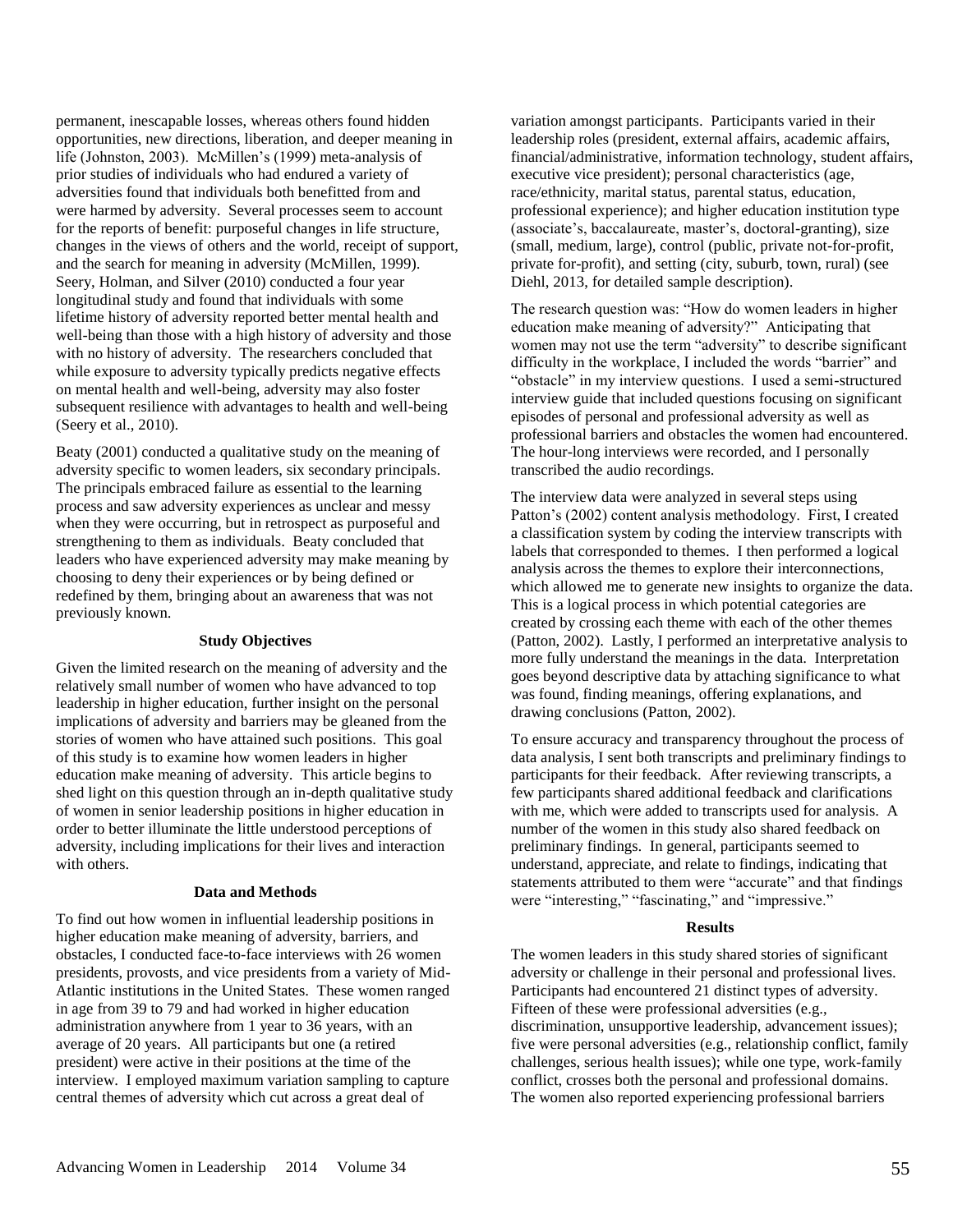and obstacles resulting from their gender, such as discrimination, exclusion from informal networks, tokenism, lack of mentoring, workplace harassment, and salary inequalities (see Diehl, 2013, for complete listing and description of adversity types).

These adversities led to multiple meanings in the lives of participants. These meanings are organized by three societal levels: micro (individual), meso (group), and macro (societal), as shown in Figure 1.





## **Identity**

All participants mentioned some aspect of how their experience with adversity related to their identity. Although the experience of going through adversity was trying, the changes in identity which resulted were generally positive. Participants used their experiences with adversity to analyze themselves (*self-analysis*), accept themselves (*self-acceptance*), define themselves (*self-definition*), and gain *perspective* over what was important in their lives.

**Self-analysis.** Half of the participants spoke of how adversity led them to give serious thought to their own character, actions, and motives. Through this reflection process, many gained knowledge about themselves, and some became open to changing themselves to overcome the adversity. In reflecting on their experiences with adversity, several women discovered their own identities and strengths. Through her experience of running construction projects, Carla found that she could do more than she thought:

I grew up thinking I would never do anything but be a teacher. At my age, most girls went to school for nursing or education. … It's really taught me that I can do what I want to do, and I can do things that I never knew I could do.

Upon reflection, other participants realized they had inner strength and courage. As a result of working for a disrespectful boss, Kelly discovered that she could "survive some tough times." Similarly, Wendy discovered that she is a survivor after her experience with a serious car accident: "I was so thrown initially. I'm like, 'Oh my god, I could have died.' … I evolved from that into: 'I survived. I'm a survivor.'"

While the self-knowledge gained by some participants was positive, for others, adversity was a more humbling experience. As a result of her experience with cancer, Claudia discovered that she "can get sick just like everybody else."

For some women, the self-analysis process did not end with knowledge gained about self. These participants became open to change, as Frances articulated:

That obstacle might be there for a reason. … You have to really think about what are people telling you. It's one thing if one person says it. If it comes across in other areas, well, I think you need to be open to changing or growing a little bit.

**Self-acceptance.** Several participants spoke about learning to accept that that they could not control or fix everything in their lives. Nina was verbally attacked by a male colleague and then not supported when she reported the incident. Nina found it difficult to accept that she could not fix the situation: "I couldn't fix it, and I had a really hard time with that. So I think getting me to accept that I can't fix everything, and that sometimes the right thing is to leave a situation."

**Self-definition.** Over half of the participants described how they defined themselves, not allowing adverse situations or people to limit who they could become. Some experienced overt discouragement in high school or college which they used to prove their naysayers wrong. Anne did not allow discouraging teachers define what she could do: "People told me along the way I couldn't do something, and that was very motivational to get it done." Others experienced this naysaying attitude in the workplace. Even though she experienced discrimination and harassment, Lillian didn't let others define what she could do. Lillian shared how she handled discriminatory attitudes: "It just made me mad, so of course, I was going to show them that I could do it." Many women made deliberate and proactive choices to define themselves. Ava shared that she does not allow adversities to be a part of who she is: "I don't dwell on them at all." Brenda discussed how she separated her identity from her role as president when her institution had to cut personnel: "The only way you can do those things is to say, 'This is not me doing this. This is not about me.'"

Perspective. Many participants spoke about gaining perspective over what is important in their lives through their experiences with adversity. Those who experienced life and death adversities gained greater clarity in other aspects of their lives. Wendy's car accident gave her perspective about her life: "Everything became clearer in life, and I realized I didn't want to be in [my] marriage anymore." Adversities that were lifealtering, but not life-threatening also enabled participants to put minor problems into perspective. Olivia shared that after being forced to leave her job, she realized that "small situations" are "not as important. They're little things. I take them into perspective now."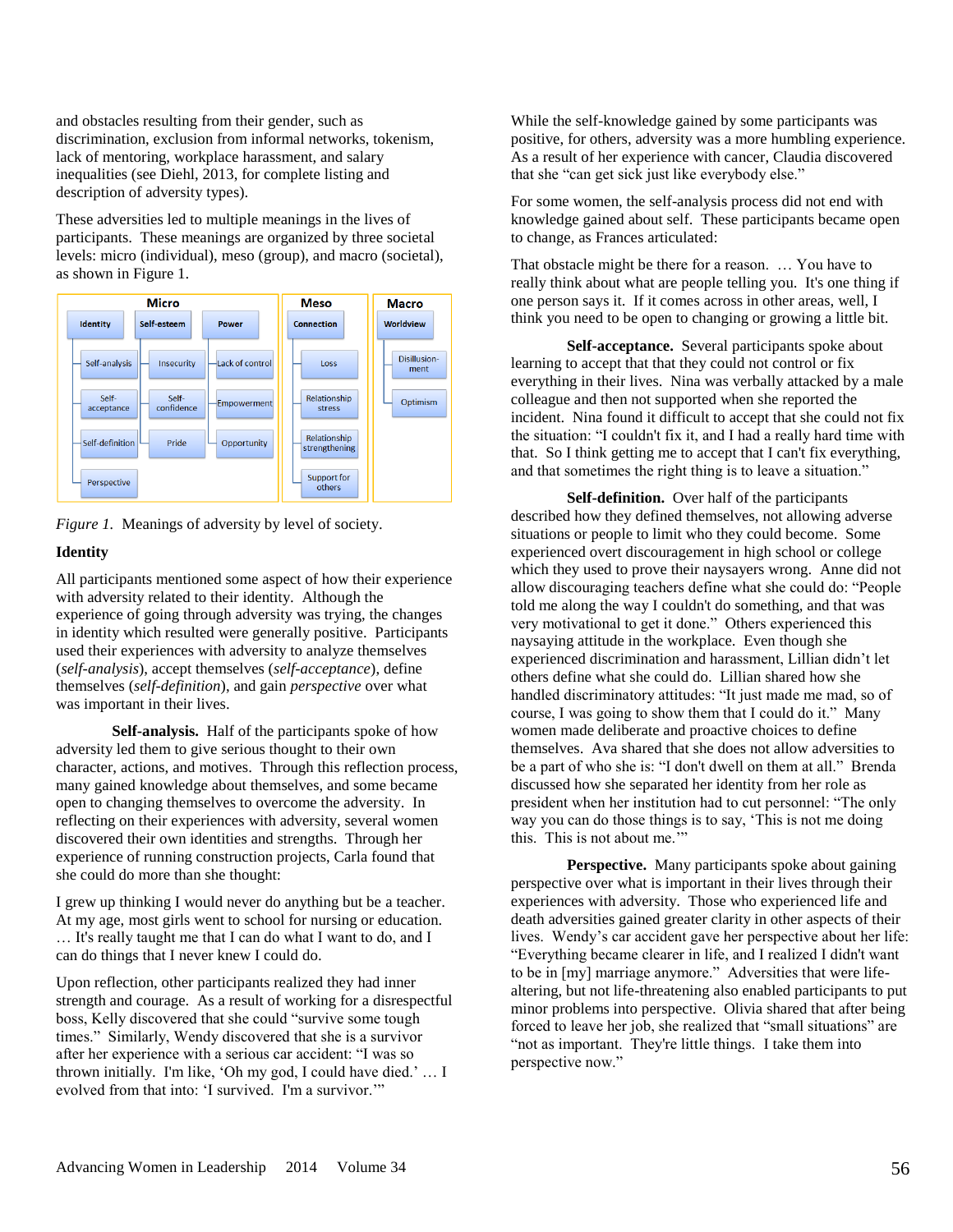#### **Self-esteem**

Most participants discussed how their adversities led to positive and negative effects on their self-esteem. On the negative side, participants experienced feelings of *insecurity* resulting from the difficulty or trauma. On the positive side, participants developed *self-confidence* and *pride* when they learned to manage or overcome the adversity.

**Insecurity.** For a majority of participants, adversity led to insecurity, a concept that encompasses a number of distinct feelings including self-doubt, shame, inferiority, stress, loneliness, disappointment, and failure. Participants experienced a loss of self-confidence as a result of these feelings, as Eileen discussed: "You begin to accept and become more complacent. It isn't the right answer, but it's how you survive." Many participants spent much time questioning how they could have prevented their adverse situations. Some concluded that they were to blame, despite evidence to the contrary. Marcy described her self-examination: "Could I have done better? Should I have done better? Did I shoot myself in the foot sometime?"

For a few participants insecurity was manifest as a sense of shame, as Nina expressed in regards to enduring the verbal attack of a male colleague: "I felt dirty I felt like I was the instigator." For others, insecurity was manifest physically through weight gain, appetite, lack of sleep, stress, and slumping posture. Gina mentioned the stress she endured while working for a verbally abusive supervisor: "It affected me personally just in sleep deprivation, appetite, anxiety."

Another type of insecurity which participants discussed was loneliness. Lillian described the loneliness which resulted from serving on a male-dominated leadership team and being excluded from male-dominated social events: "You don't get the social interaction out of your job that most males get." Participants who serve as presidents, such as Claudia, do not have peers within their own institution. Claudia articulated her feelings of loneliness and insecurity: "[The presidency] is the loneliest place I can imagine. ... Sometimes I feel like, 'My god, who can I ask about this?'"

Several women felt an intense need for privacy for selfprotection. Evelyn discussed how "scary" it is to serve in a leadership position in which "everybody's watching your every move." Some participants with serious health issues chose not to share their diagnoses with their campus communities to protect themselves from criticism regarding their leadership. As Claudia explained, "I didn't want the campus to know I was sick so they wouldn't think I wasn't making good decisions because of that." A few women noted the importance of sharing their struggles with trusted family and friends, but as Brenda stated, "Other than that, I think a line of privacy where people don't go is important."

**Self-confidence***.* Another aspect of self-esteem which over half of the participants developed was self-confidence. Many participants discussed feeling "stronger" and "tougher"

and gaining "confidence" as a result of navigating through adverse experiences. Overcoming barriers or difficult obstacles resulted in an increase in overall self-esteem. Vivian described that going away to a four year college against the advice of her counselor increased her confidence: "I felt better about myself, more power, more capable."

Some participants found that their adversities could be managed but not overcome. Developing the emotional strength and skills to manage adversity led to an increase in selfconfidence. Evelyn noted that growing up with a drug-addicted mother "made me strong." She further explained how this experience has allowed her to handle situations that are not easy or clear:

I will listen and listen and listen and understand in most situations why people make the decisions that they do. … I always believe people deserve second chances because there are always circumstances around the reasons why people make decisions.

A few participants shared their experiences in eliminating programs, sports teams, and positions to keep their institutions afloat financially. Such decisions were more than difficult, they were "painful" as Claudia described. However, making decisions which saved their institutions led to an increase in self-confidence. As Claudia further explained, "It's allowed me to have confidence that when I think a decision is right, trust it."

**Pride.** Several participants discussed feelings of pride and fulfillment when they accomplished things they did not know they could. Those who persevered through challenging educational programs and job searches felt a great sense of accomplishment. Sherry spoke about her feeling of accomplishment after going through six interviews before being offered a position:

I knew some of my fellow job candidates, and I saw people get hired who I knew did not have the skill set that I had. And it's been wonderful to be a successful president. So there. [Laughs] That's my revenge…I got the right presidency.

Beyond a personal sense of accomplishment, some participants also experienced pride for their families and their culture. Frances explained that completing a full-time doctoral program while working full time and raising three children led to pride for self, family, and "the culture for women."

#### **Power**

Power concerns what an individual can or can't do. Some participants experienced a *lack of control* over aspects of their lives, while others experienced *empowerment* and new *opportunity*. Some women experienced both lack of control and empowerment as a result of the same experience. In these situations, when participants could not control one aspect of their lives as a result of adversity, they focused on what they could control.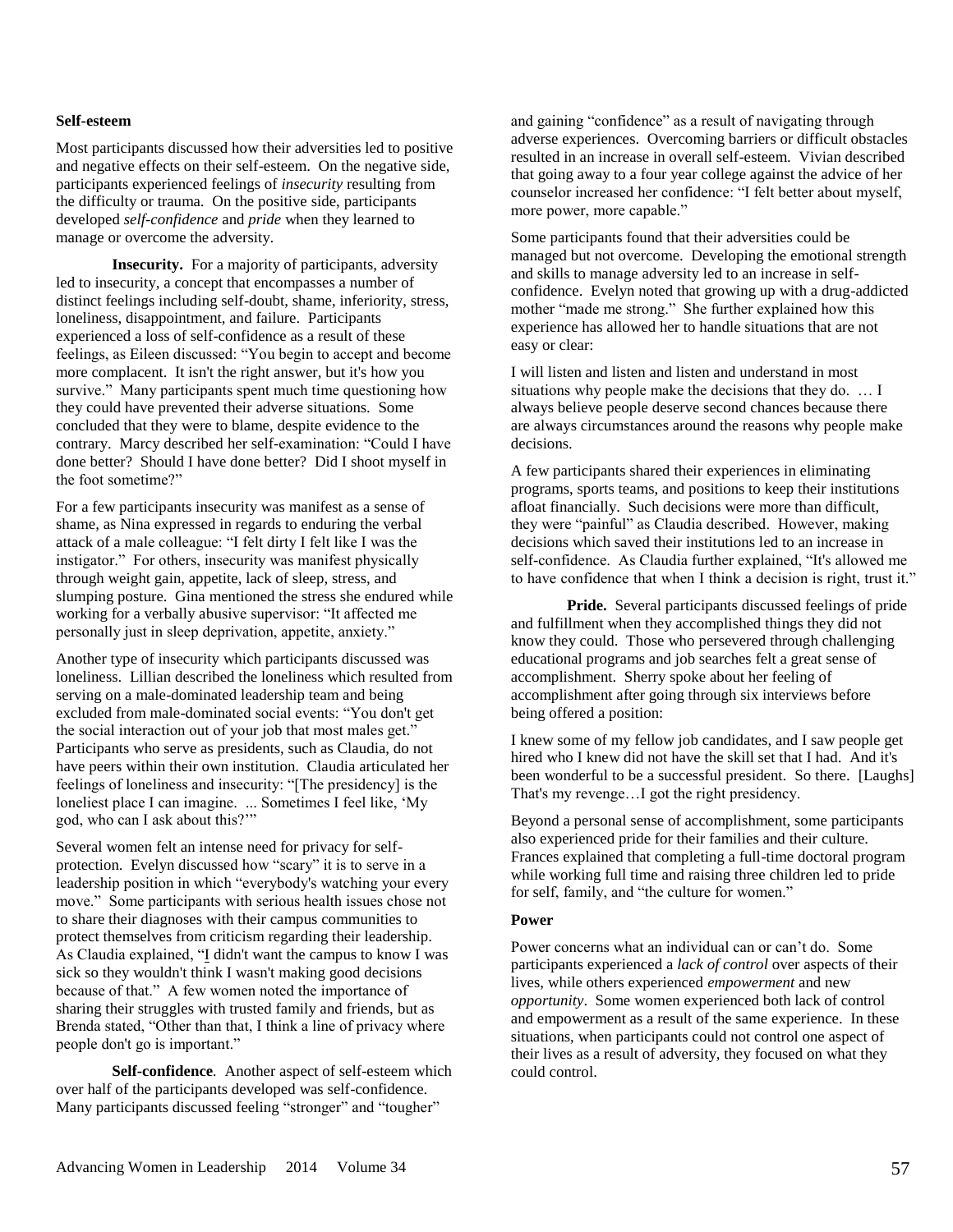**Lack of control.** About half of the participants experienced lack of control or disempowerment as a result of their adversities, meaning that they felt a lack of power to freely choose, achieve, influence, or direct events in their lives. This was especially evident for individuals who went through traumatic adversities such as serious injury or illness, miscarriage, job loss, and loss of spouse or partner. Prior to their experiences, these women thought that they had a good deal of control and power. However, after dealing with adversity, they became keenly aware of their inability to control their lives, as Marcy described: "I used to think, in all honesty, if you are intelligent, if you are honest, and if you are a hard worker, you'd be fine. I don't believe that anymore." After having had academic and career success, participants who suffered miscarriages and infertility found it especially difficult to handle the inability to have children. Sherry shared her story of being unable achieve this life goal:

I became pregnant, but I miscarried. … I had so many tumors in my uterus that I couldn't carry a child. Right after miscarrying, I also had to have a hysterectomy. …That was my first "failure" in life. I had made it through all of my academic preparation. I had had Fulbrights and all these grants. I had lived abroad successfully. … I'd bought a house. I prepared everything to start a family. It was the first disconnect between setting goals and achieving them.

Several participants spoke about the frustration of being unable to control their working conditions. Claudia, a university president, described her inability to control her own agenda:

The day I come in with is not the day I get. It's close, but it's changed because of this emergency or that emergency. … When this semester's over, it's been about whatever it needed to be about, but not what I wanted it to be about.

This inability to control working conditions includes lack of freedom to advance or not advance within an organization. Lillian described the lack of opportunities at her institution: "I've talked to my boss about career goals, and he's just said, 'Well, there's nothing for you here.'" Eileen was given no other choice but to accept a position as vice president, "I didn't want it. I refused it, and I was basically told, 'You will do it.'"

**Empowerment.** More than half of participants felt empowered as a result of their experiences, meaning that they had gained power or control over aspects of their lives. Some described the self-reliance gained through surviving adversities, as Faith experienced after the loss of her husband at a young age: "It made me self-reliant." Others developed resilience, which is the ability to "rebound and keep going" when things don't work out as expected, as Frances articulated.

Many participants found they were empowered through the leadership skills they developed as a result of professional adversity. Navigating through a particular experience of adversity led to insight and new skills which participants could use to address subsequent challenging issues. As Isabelle expressed, "I've been able to look back on it and use in other

situations that are similar." Some participants gained ability to make tough decisions and to implement change in the workplace. As Wendy stated, "It's really empowered me to just be very professionally direct with people." For Ava, overcoming the perception that her promotion was a demotion resulted in her ability "to make the tough calls" and to hold her own with her board. Others became more assertive. By standing up to a disrespectful supervisor, Kelly learned "to not be afraid to speak my truth … and to not be afraid to showcase my work."

Individuals in this study were also empowered when they learned how to be prepared for adversity or barriers. Some participants of a minority race discussed how they had learned to "embrace" discrimination and "be prepared," as Isabelle described. Participants also learned how to deal with genderbased leadership barriers, such as exclusion from informal networks. For example, Olivia built a network of women to get around the "good old boys' network."

Participants who felt disempowered in one area of their lives were empowered when they discovered what they could control. After Phyllis was diagnosed with multiple sclerosis, she started to control what she could. As she stated, she "started sleeping more [and] not sweating the small stuff." Teresa noted the importance of remembering that individuals can control their own destiny:

If you get fired, you get demoted, you don't get the job you want, it may be for a large variety of reasons, but it's never because one person has prevented you from doing that. … You control your own destiny, and don't give that over to anybody else.

**Opportunity.** About one quarter of the participants expressed that their experiences with adversity led to new opportunities. These women viewed adversity as a catalyst which made it possible to do something new or different. However, participants described opportunity in the context of adversity as intertwined with pain and loss. As Sherry stated, "Adversity brings opportunity as well as challenge and pain, if you could get through it." Faith elaborated on how her world both contracted and expanded after losing her husband:

On an emotional level, [my world] contracted enormously. But it expanded professionally and to some extent personally … In many ways, my life was very much enriched because of moving into administration and having the freedom to travel and not feel that I was neglecting either my husband or my children.

Some participants found that professional adversity was a catalyst for professional growth and more challenging work. Gina spoke about how she turned serving as the first female vice president at her institution into an opportunity: "I was then frequently called to be the one to substitute for the president if there was a speaking engagement. … I seized it as a wonderful, amazing opportunity to take full advantage of."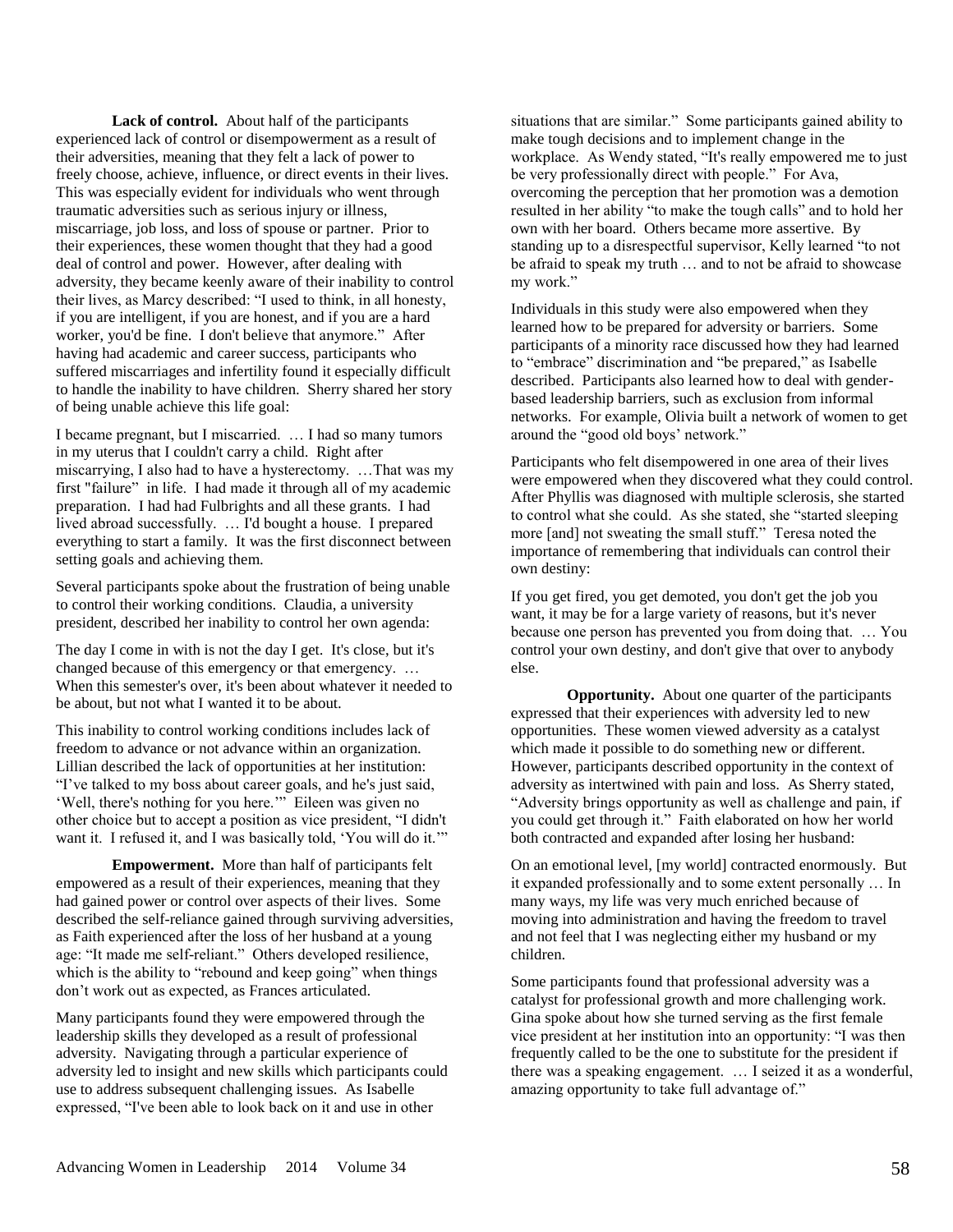Several participants were able to recast barriers as opportunities. When asked if she had experienced any barriers or obstacles in her position, Wendy shared that she does not define difficult situations as barriers. Instead she uses her energy to turn would-be barriers "into an opportunity."

#### **Connection**

A majority of participants described how their experiences impacted how they relate to other people, both positively and negatively. On the negative side, some participants experienced *loss* and *relationship stress*. On the positive side, several participants experienced *relationship strengthening* and the ability to provide *support for others*.

**Loss.** Several participants described losing connections to others due to various circumstances, such as death, miscarriage, jealousy, or job loss. Faith shared that the death of her husband was "the greatest loss in my life," while Marcy stated that as a result of her job loss, "I miss my team."

Some women lost connections to people who were not directly involved in the adversity. In Faith's case, without her husband, she no longer felt comfortable participating in couple's activities, and therefore lost connections to friends: "For a while. I agreed to continue [to] play bridge with a friend. But it wasn't the same, and so gradually I just felt the need to find my own space and time."

A few participants dealt with infertility and miscarriage. This type of loss was especially difficult for participants because there were no memorials to publicly grieve the loss. For example, Darlene described the grief she endured in private after suffering a miscarriage:

You feel like you can't tell people because you didn't share your greatest joy with them. [So] why are you going to say, "Well, somehow you're weren't good enough, or you weren't trustworthy enough then, when I got pregnant, now I'm going to tell you about my miscarriage?"

**Relationship stress.** About one quarter of participants described how adversity had caused connections to others to be strained. Several experienced strained family relationships when the adverse situation demanded so much time and attention that it left the women with little energy for members of their families. Nina discussed the negative impact on her children: "My kids suffered in the sense that I wasn't present for them like I could have been otherwise because I had so much going on in my head that I couldn't shut down."

Strained relationships also occurred when partners were unable to provide emotional support. Some participants found it difficult to share workplace struggles when their partners lacked sufficient background to understand and empathize. For example, a few women had husbands with blue-collar jobs, which were very unlike the white-collar environment of higher education administration. As Eileen stated, "You can't empathize if you have no experience or no context." In Evelyn's case, discussing workplace adversity with her

husband caused a strained in her marriage when her husband wanted to interfere:

He wanted to give [my boss] a piece of his mind. … Often times what we take home from work are the bad stories, the negative things and if it's a person that doesn't like to hear that, then they're going to tell you to quit your job. They're not going to tell you how to handle it.

**Relationship strengthening***.* A couple participants described how their adversities had caused connections to others to be strengthened. Whereas for some women talking about workplace adversity with a partner strained the relationship, Darlene noted that "talking about issues related to adversity with your spouse or partner does good things for your relationship in terms of strengthening it." Whether such conversations strengthen or strain a relationship "depends on your partner" as Evelyn stated.

Professional relationships were also strengthened as a result of adversity. Eileen spoke about the cohesiveness her team developed in handling a crisis involving accounting errors which were attributable to her predecessor: "It definitely brought my team together … like the football mentality--we succeed or fail together."

**Support for others.** More than half of participants expressed that going through adversity allowed them to support others, in ways such as having empathy, providing encouragement, mentoring, promoting workplace inclusiveness, and preventing mistreatment. Frances articulated that her experiences helped her to "become more supportive [and] to encourage others." Olivia shared how she plans to protect other women as a result of her own experience: "I will not allow another woman to be subjected to what I was subjected to."

Some participants developed empathy, support, and patience for others. Darlene stated that "I'm more empathetic with my friends and colleagues who are going through work transitions." Phyllis discussed how her experience with multiple sclerosis made her "more aware and sensitive to another group of folks that have a lot of invisible barriers."

Dealing with adversity made it possible for participants to encourage others going through similar struggles. Evelyn shared how her experience growing up with a drug-addicted mother helps her to relate to students at her institution: "They come in here saying they can't do it, and I say, 'Boy, do I have a story for you.'" Some women were also able to use their experiences to mentor others, helping them to avoid mistakes and encouraging them to take on new opportunities. As Teresa stated, "I see it as my obligation to turn around and do what I can to help [other people] transition through advice, through opportunities, through clear and forthright feedback."

Not only did experiencing adversity allow participants to provide support to individuals, it also allowed them to support others through institutional policy or culture change. Evelyn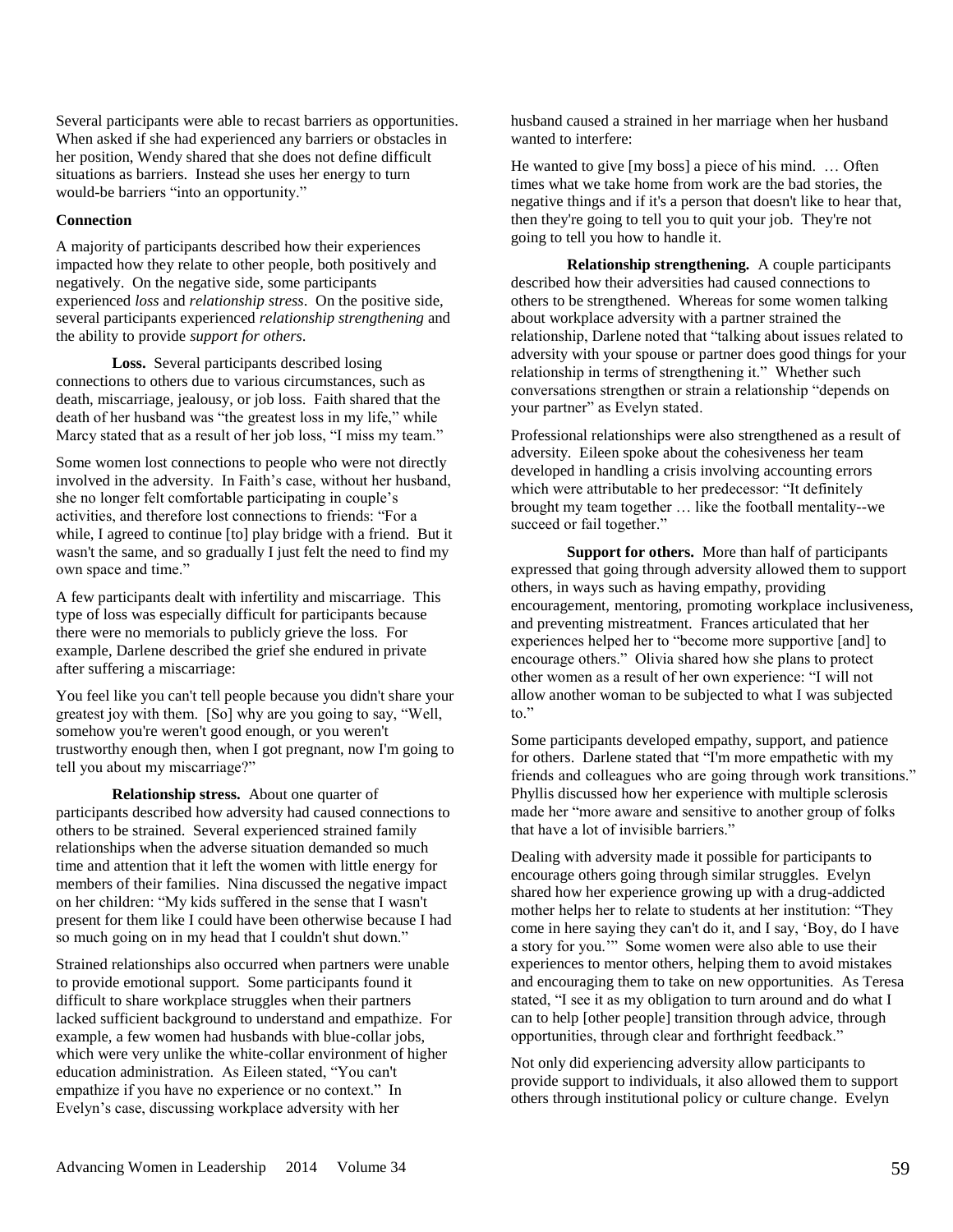explained that her own experience with salary inequalities led her to push for better salary and benefit policies for employees in her institution: "The benefits wouldn't have been implemented if there wasn't … a woman or somebody that had family concerns that needed to be addressed."

#### **Worldview**

Half of study participants discussed how their adversities related to their views of the world. For some, experiences with adversity led to a sense of *disillusionment* with the way that the world operates. For others, adversity led to an *optimism* of the world and why things happen.

**Disillusionment.** Some participants expressed a sense of disillusionment when their experiences did not match a more idealized pre-existing worldview. As a result of their adversities, several came to believe that things don't happen for a reason. As Wendy explained, "I don't think there's a god that says, 'Okay, she's going to be an accident today,' or 'Her marriage is not going to work out.' Things just happen." Ava shared a similar belief when asked how she made sense of the abuse she experienced as a child: "I don't think you make sense of that. That was a bad thing to happen, but bad things happen to people."

Prior to going through adversity, some participants believed in the goodness of humanity. These participants experienced a sense of disillusionment when good didn't happen in their lives and when they were mistreated by others. Eileen shared her experience of disillusionment: "My perspective changed, and sadly you begin to realize that good doesn't always prevail." Olivia also experienced disillusionment: "My perception has always been, as I was growing up, that everybody in the world was nice, and then you find out, not everyone is."

The disillusionment which some participants experienced was an awareness of problems in the world. These participants translated this realization that other people do indeed have serious challenges and difficulties into an obligation to provide assistance and encouragement. As Lillian explained, "People need to be watched out for. Not everyone is tough and can handle things on their own." Sherry also came to understand that problems happen to everybody:

I figured problems came in small sizes, and maybe people were making more of them than they should, and you have to kind of be knocked on your butt by something before you understand it can happen.

**Optimism.** After going through adversity, several participants retained or gained optimistic views of the world and why things happen. In some cases, participants viewed experiences with adversity through the lens of pre-existing faith or beliefs. Instead of focusing on the negative outcomes of adversity, holding firm to faith enabled participants to focus on the benefits of the adverse experience. As Phyllis stated: "I have a firm belief things happen for a reason. I've got a very

deep faith. … [The adversity] has helped me develop sensitivity to people that I wouldn't have necessarily had."

In other cases, participants used their optimistic beliefs to recast their adversity more positively. Jacklyn discussed her belief that "every experience teaches you something." As she further elaborated, "Obstacles either help you grow or help you make a decision about moving on to something else." Similarly, several participants found that adversity can have positive outcomes. As Teresa stated, "the worst of times can actually turn out to be the most beneficial of times."

Some participants gained optimism when an unexpected positive result occurred. One participant developed an optimism about what other people could do. Through her experience in working with a difficult boss, Evelyn learned that it was possible for an adult to change: "Over the last 15 years, I have seen him change significantly. And I didn't know that could happen."

While for some participants adversity caused a sense of disillusionment when outcomes did not match pre-existing beliefs, other participants experienced a confirmation of their beliefs. In Marcy's case, the person who had caused her harm was removed from his position. As she shared, "Your mother always tells you that people that do bad things will get their [reward] but you never think you'll see it in your life. But we did."

Participants who retained optimistic worldviews experienced increased self-confidence and felt empowered as a result of their adversities. As Kelly described, "The more difficult times you're able to go through, the more you're able to look back and learn from those experiences. … I'm able to think back, 'Okay, I got through this and this and this and this, I can get through this one next.'"

#### **Discussion**

There are five themes which emerge from the meanings formed by the women in this study. First, out of adversity comes opportunity or growth if you survive it. This appeared to be especially evident for those who suffered some of the harshest forms of adversity, such as child abuse, death of spouse, life-threatening accident, infertility, and severe institutional financial crises. These women chose to redefine or recast themselves after their experiences and found new identities and meanings for their lives. As a result, they were empowered and discovered new opportunities in life.

Second, perspective matters. How an individual views a situation often defines what one does with it. Several women in this study discussed not seeing barriers in their personal or professional lives. This was the case even though they experienced difficult situations. They chose to not view difficulties as barriers. In some cases, the women did not expend effort to acknowledge the troublesome situations. In other cases, the women chose to reframe their negative experiences by focusing on positive aspects. In general, when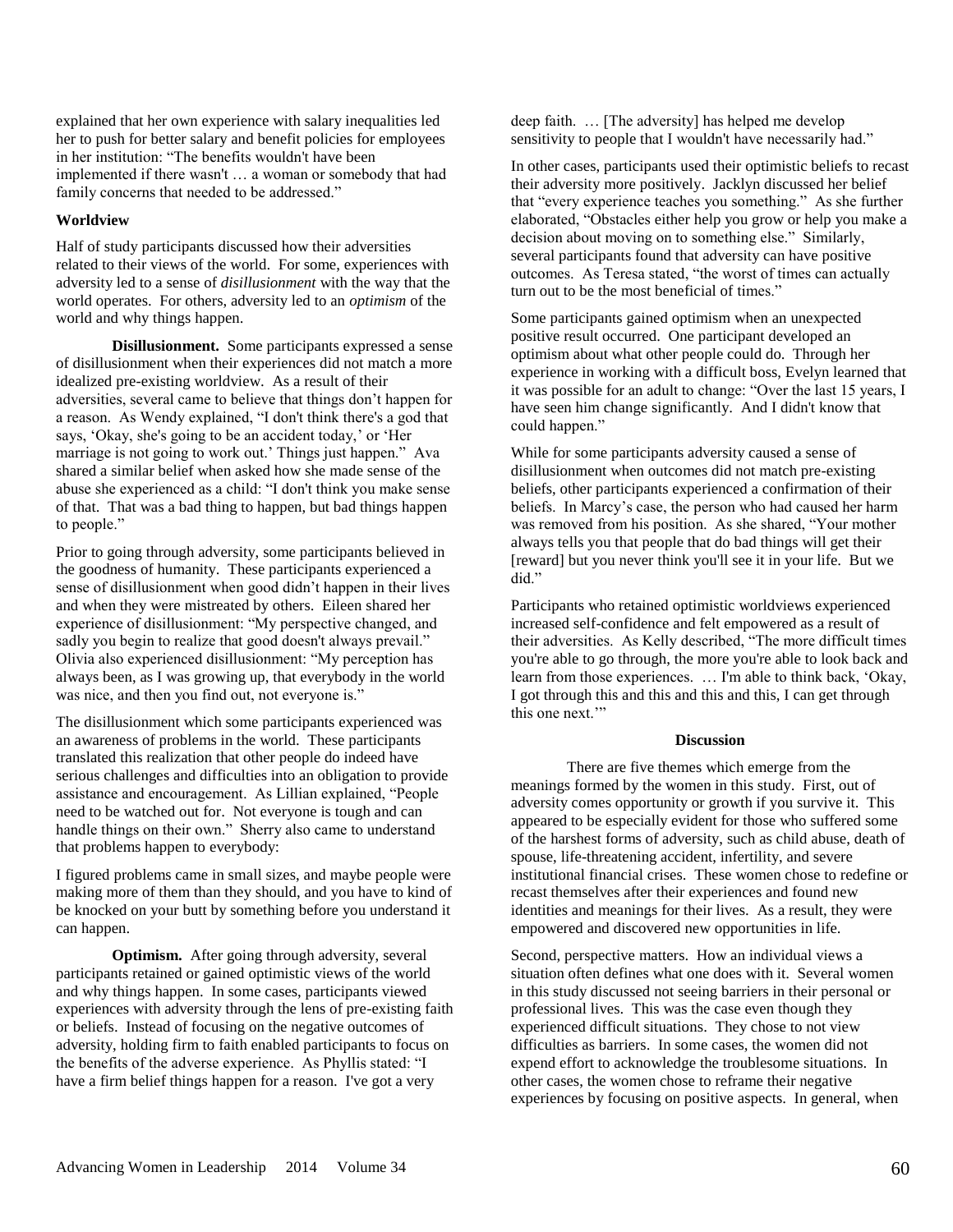encountering difficulties, these women chose to keep moving. They also considered how to work with or around difficult situations and how to turn them into opportunities.

Third, privacy in adversity is important. Many participants, most notably the presidents in this study, held very public positions. Several presidents expressed that privacy was necessary, but not always available, when dealing with adversity. For some, privacy meant sharing struggles with only a few, trusted friends so that their ability to lead would not be questioned. For others, finding time to be alone and reflect was important. When adversity was public knowledge, such as the possible elimination of programs, the women also had to deal with being offered opinions no matter where they were, both inside and outside of the workplace.

Fourth, finding a meaning for adversity or concluding that none exists relates to self-esteem and empowerment. Those who had settled on a reason for their experience or concluded that there was no reason experienced an increase in self-esteem and empowerment. Coming to a sense of closure seemed to enable participants to move past the adversity. Often the meanings were positive, such as new opportunities, self-confidence, or the ability to support others. However, not all meanings were highly positive. In some cases, participants made sense of their adversity with the realization that bad stuff exists in the world and that problems happen to everyone, including them. In other cases, meanings included being forced to make decisions that they did not want to make, such as leaving their jobs. Concluding that no particular meaning could be attributed to their adversity also resulted in increased self-esteem and empowerment. Conversely, those who were not able to make sense of their adversities experienced a decrease in self-esteem and empowerment. It seems that this lack of closure resulted in a sense of insecurity or lack of ability to control their lives. Many of these participants were still working through and processing their experiences with adversity, even though some of the experiences had occurred years in the past. In this study, meanings involving identity, connection and worldview did not appear to depend on the participant's ability to make sense of or find a meaning for their experiences. Participants who made sense of their experiences and participants who did not make sense of their experiences defined themselves in spite of adverse people or situations and used their experiences to support others. In addition, participants in both groups came to hold both disillusioned and optimistic worldviews.

Finally, participants in this study are survivors. These women did something relatively few women have done. They overcame adversity, navigated through obstacles, and broke through barriers to attain senior leadership positions in higher education. Although some participants aspired to further climb the career ladder but found that they had hit the "ceiling," all participants have survived and most have even thrived in spite of the adversity they have faced.

#### **Conclusion**

How women leaders construct the meaning of adversity and barriers they face has received relatively little attention in prior research. In this study, I have sought to address this gap by deconstructing the ways that adversity and barriers manifest as meanings in the lives of women leaders in higher education. Although adversity had a generally positive effect on participant identity, it had disparate effects on self-esteem, power, connections to others, and worldviews.

These findings reflect the experiences of women leaders in a particular context. Future research could examine women leaders in settings outside of higher education, in mid-level positions, and in regions across the United States and around the world. Additionally, future research could examine how male leaders make meaning of adversity to compare to the experiences of women. Given the dearth of women in top leadership, it is clear that more research is needed to study the impact of adversity and barriers on women leaders as well as how such challenges may be overcome.

#### **References**

- American Council on Education. (2012). *The American college president: 2012*. Washington, DC: American Council on Education.
- Beaty, D. M. (2001). *Vital experiences of successful female high school principals: Adversities as they relate to success* (Doctoral dissertation). Retrieved from ProQuest Dissertations & Theses Full Text database. (UMI No. 3037862)
- Broughton, A., & Miller, L. (2009). Women in senior management: Is the glass ceiling still intact? *Is, Guc: The Journal of Industrial Relations & Human Resources, 11*(4), 7-23. doi: 10.4026/1303-2860.2009.0122.x
- Catalyst. (2004). *Women and men in U.S. corporate leadership: Same workplace, different realities?* New York, NY: Author.
- Compton, S., & Palmer, L. B. (2009). If you don't ask, you'll never earn what you deserve: Salary negiotiation issues among female administrators in higher education. *NASPA Journal About Women in Higher Education, 2*(1), 167-187. doi: 10.2202/1940-7890.1030
- Cook, A., & Glass, C. (2014). Women and top leadership positions: Towards an institutional analysis. *Gender, Work & Organization, 21*(1), 91-103. doi: 10.1111/gwao.12018
- Cotter, D. A., Hermsen, J. M., Ovadia, S., & Vanneman, R. (2001). The glass ceiling effect. *Social Forces, 80*(2), 655-681. doi: 10.1353/sof.2001.0091
- Diehl, A. B. (2013). *Making meaning of adversity: Experiences of women leaders in higher education*. (Doctoral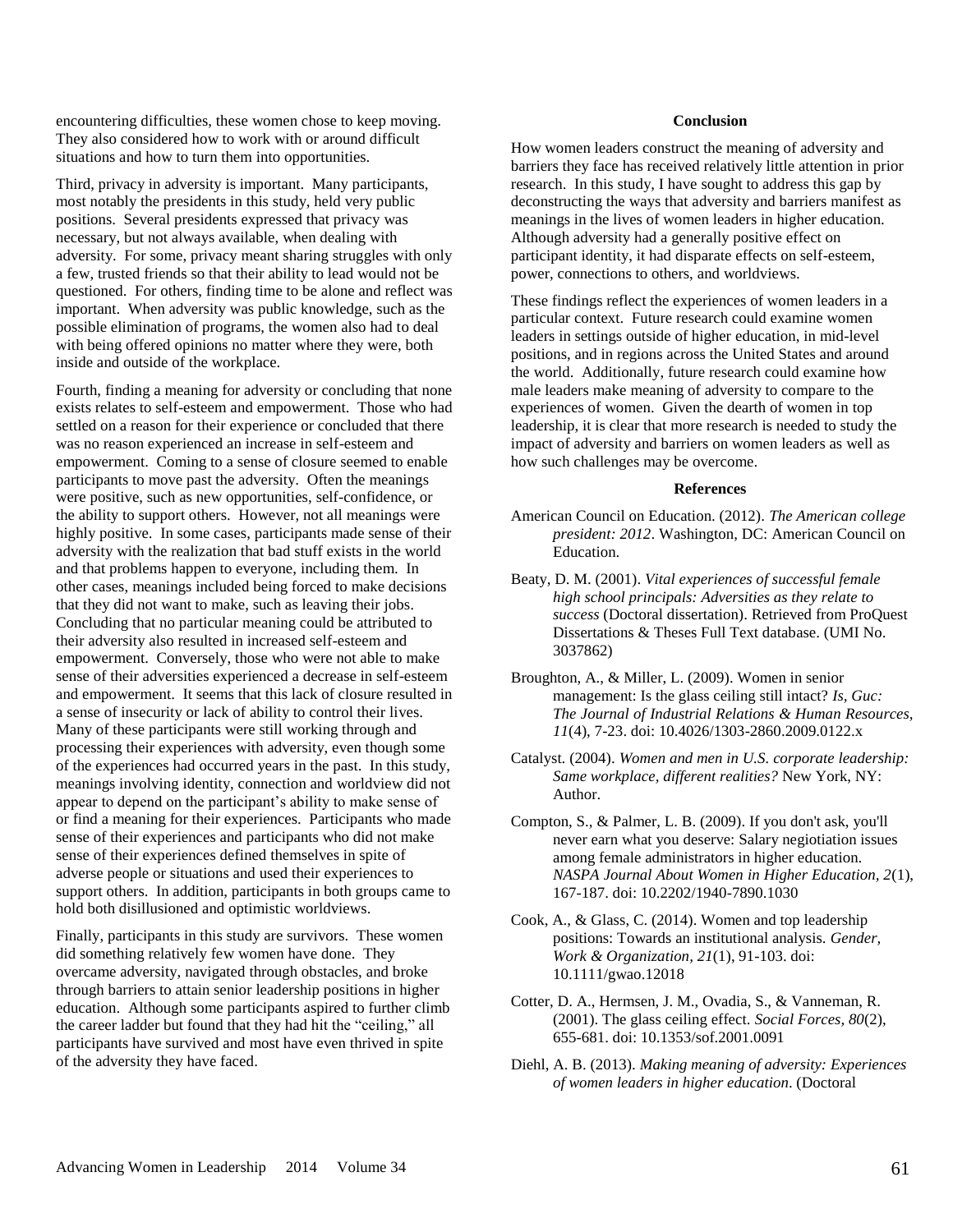Dissertation). Retrieved from ProQuest Dissertations & Theses Full Text database database. (UMI No. 3589972)

Diehl, A. B. (in press). Approaches of women in higher education leadership: Navigating adversity, barriers and obstacles. In K. A. Longman & S. R. Madsen (Eds.), *Women and leadership in higher education*: International Leadership Association.

Eagly, A. H., & Carli, L. L. (2007). *Through the labyrinth: The truth about how women become leaders*. Boston, MA: Harvard Business School Press.

Ely, R. J., Ibarra, H., & Kolb, D. M. (2011). Taking gender into account: Theory and design for women's leadership development programs. *Academy of Management Learning & Education, 10*(3), 474-493. doi: 10.5465/amle.2010.0046

Fletcher, J. K. (2001). *Disappearing acts: Gender, power, and relational practice at work*. Cambridge, MA: MIT Press.

Haveman, H. A., & Beresford, L. S. (2012). If you're so smart, why aren't you the boss?: Explaining the persistent vertical gender gap in management. *The ANNALS of the American Academy of Political and Social Science, 639*(1), 114-130. doi: 10.1177/0002716211418443

Heilman, M. E., & Okimoto, T. G. (2008). Motherhood: A potential source of bias in employment decisions. *Journal of Applied Psychology, 93*(1), 189-198. doi: 10.1037/0021-9010.93.1.189

Hewlett, S. A., Peraino, K., Sherbin, L., & Sumberg, K. (2010). *The sponsor effect: Breaking through the last glass ceiling*. Boston, MA: Harvard Business Review.

Hofstede, G. (2009). The Hofstede Center cultural tools: Country comparison. Retrieved May 2, 2014, from http://geert-hofstede.com/united-states.html

Hymowitz, C., & Schellhardt, T. D. (1986, March 24). The glass ceiling. *Wall Street Journal,* p. 61.

Ibarra, H., Carter, N. M., & Silva, C. (2010). Why men still get more promotions than women. *Harvard Business Review, 88*(9), 80-126. Retrieved from http://hbr.org/2010/09/why-men-still-get-morepromotions-than-women/ar/1

Ibarra, H., Ely, R., & Kolb, D. (2013). Women rising: The unseen barriers. *Harvard Business Review, 91*(9), 60-68. Retrieved from http://hbr.org/2013/09/women-rising-theunseen-barriers/ar/1

Johnston, N. E. (2003). *Finding meaning in adversity* (Doctoral dissertation). Retrieved from ProQuest Dissertations & Theses Full Text database. (UMI No. 305312908)

Kanter, R. M. (1977). *Men and women of the corporation*. New York, NY: Basic Books.

King, E. B., Hebl, M. R., George, J. M., & Matusik, S. F. (2010). Understanding tokenism: Antecedents and consequences of a psychological climate of gender inequity. *Journal of Management, 36*(2), 482-510. doi: 10.1177/0149206308328508

King, J. E., & Gomez, G. G. (2008). *On the pathway to the presidency: Characterisitcs of higher education's senior leadership*. Washington, DC: American Council on Education.

Kulich, C., Trojanowski, G., Ryan, M. K., Alexander Haslam, S., & Renneboog, L. D. R. (2011). Who gets the carrot and who gets the stick? Evidence of gender disparities in executive remuneration. *Strategic Management Journal, 32*(3), 301-321. doi: 10.1002/smj.878

Lennon, T. (2013). *Benchmarking women's leadership in the United States, 2013*. Denver, CO: Colorado Women's College.

Lucas, J. W., & Baxter, A. R. (2012). Power, influence, and diversity in organizations. *The ANNALS of the American Academy of Political and Social Science, 639*(1), 49-70. doi: 10.1177/0002716211420231

McDonald, M. L., & Westphal, J. D. (2013). Access denied: Low mentoring of women and minority first-time directors and its negative effects on appointments to additional boards. *Academy of Management Journal, 56*(4), 1169-1198. doi: 10.5465/amj.2011.0230

McMillen, J. C. (1999). Better for it: How people benefit from adversity. *Social Work, 44*(5), 455-468. doi: 10.1093/sw/44.5.455

Patton, M. Q. (2002). *Qualitative research and evaluation methods*. Thousand Oaks, CA: Sage.

Pittinsky, T. L., Bacon, L. M., & Welle, B. (2007). The great women theory of leadership? Perils of positive stereotypes and precarious pedestals. In B. Kellerman & D. L. Rhode (Eds.), *Women and leadership: The state of play and strategies for change*. San Francisco, CA: Jossey-Bass.

Poduval, J., & Poduval, M. (2009). Working mothers: How much working, how much mothers, and where is the womanhood? *Mens Sana Monographs, 7*(1), 63-79. doi: 10.4103/0973-1229.41799

Rhode, D. L., & Kellerman, B. (2007). Women and leadership: The state of play. In B. Kellerman & D. L. Rhode (Eds.), *Women and leadership: The state of play and strategies for change*. San Francisco, CA: Jossey-Bass.

Schein, V. E. (2001). A global look at psychological barriers to women's progress in management. *Journal of Social Issues, 57*(4), 675-688. doi: 10.1111/0022-4537.00235

Seery, M. D., Holman, E. A., & Silver, R. C. (2010). Whatever does not kill us: Cumulative lifetime adversity,